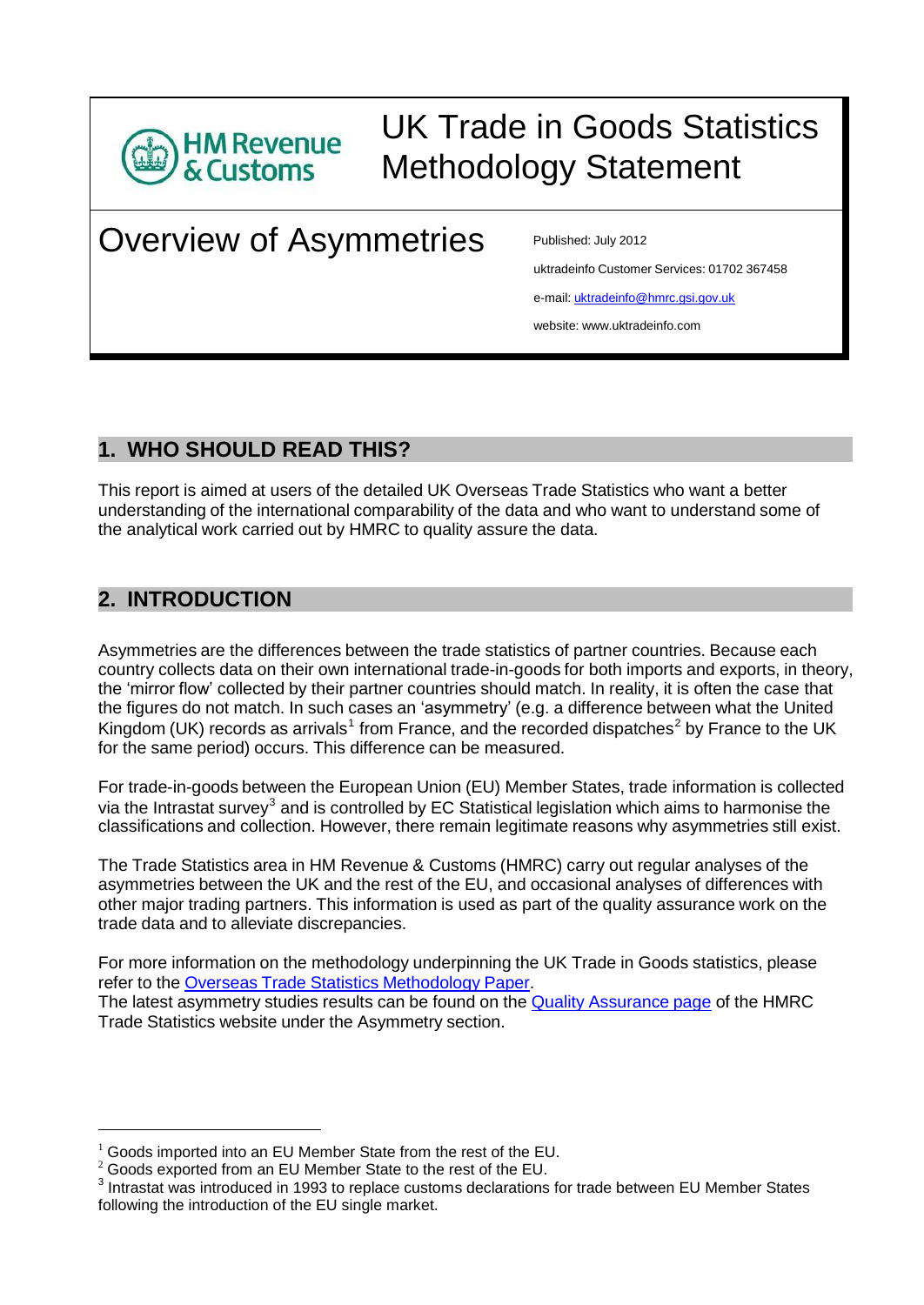## **3. WHY ARE THERE DIFFERENCES**

Although the international guidelines and legislation<sup>4</sup> are intended to minimise differences in the coverage of trade data, there are still several reasons why differences exist. These can be classified into four main groups:

- methodological discrepancies;
- valuation discrepancies;
- partner country discrepancies; and
- other.

#### **3.1 Methodological discrepancies**

#### **Specific movements of goods**

The movement of some goods is particularly difficult to measure. Their treatment is specified under the EC legislation that controls the collection of trade between EU Member States. 'Specific movements' cover goods where it is difficult to apply the theory of the UN concepts and a more pragmatic solution is used. The characteristics may relate to the movement itself, the nature of the goods or the transaction which gives rise to the movement, from either the exporter's or importer's point of view. Examples include ships and aircraft; sea products; domestic and goods belonging to foreign armed forces; industrial plant; staggered consignments; ship's stores and bunker supplies; installations at sea; and energy supplies such as gas and electricity. For more details on specific movements, refer to section 3.3 of the Overseas Trade Statistics [Methodology](https://www.uktradeinfo.com/Statistics/OverseasTradeStatistics/AboutOverseastradeStatistics/Documents/OTSMethodology_paper.pdf) Paper.

Essentially, EU legislation allows the specific movement of goods to be recorded by different methodologies by Member States, which invariably lead to asymmetries.

#### **Differences in recording leased goods and repairs**

Trade declared as goods sent to another Member State to be processed and returned should be reported. However, this may wrongly include goods that have been sent for, and returned after, repair. It may also include goods on hire or operational leasing arrangements covering periods of less than 2 years which should, in fact, be excluded. If one Member States correctly excludes the movement of such goods from their Trade Statistics but the partner country incorrectly includes it, this will lead to an asymmetry.

#### **Data disclosure control**

Although trade statistics operates under 'passive confidentiality' rather than active<sup>5</sup>, the suppression of sensitive data below chapter level (2-digit commodity classification) by each Member State will lead to some asymmetries between partner countries.

<sup>&</sup>lt;sup>4</sup> The United Nations International Merchandise Trade Statistics Concepts and Definitions, Rev.2 and the EC Trade Statistics legislation

 $5$  The national statistical authority takes the initiative to introduce an active suppression whereas for passive confidentiality, the suppression is requested by a company or another Government Department.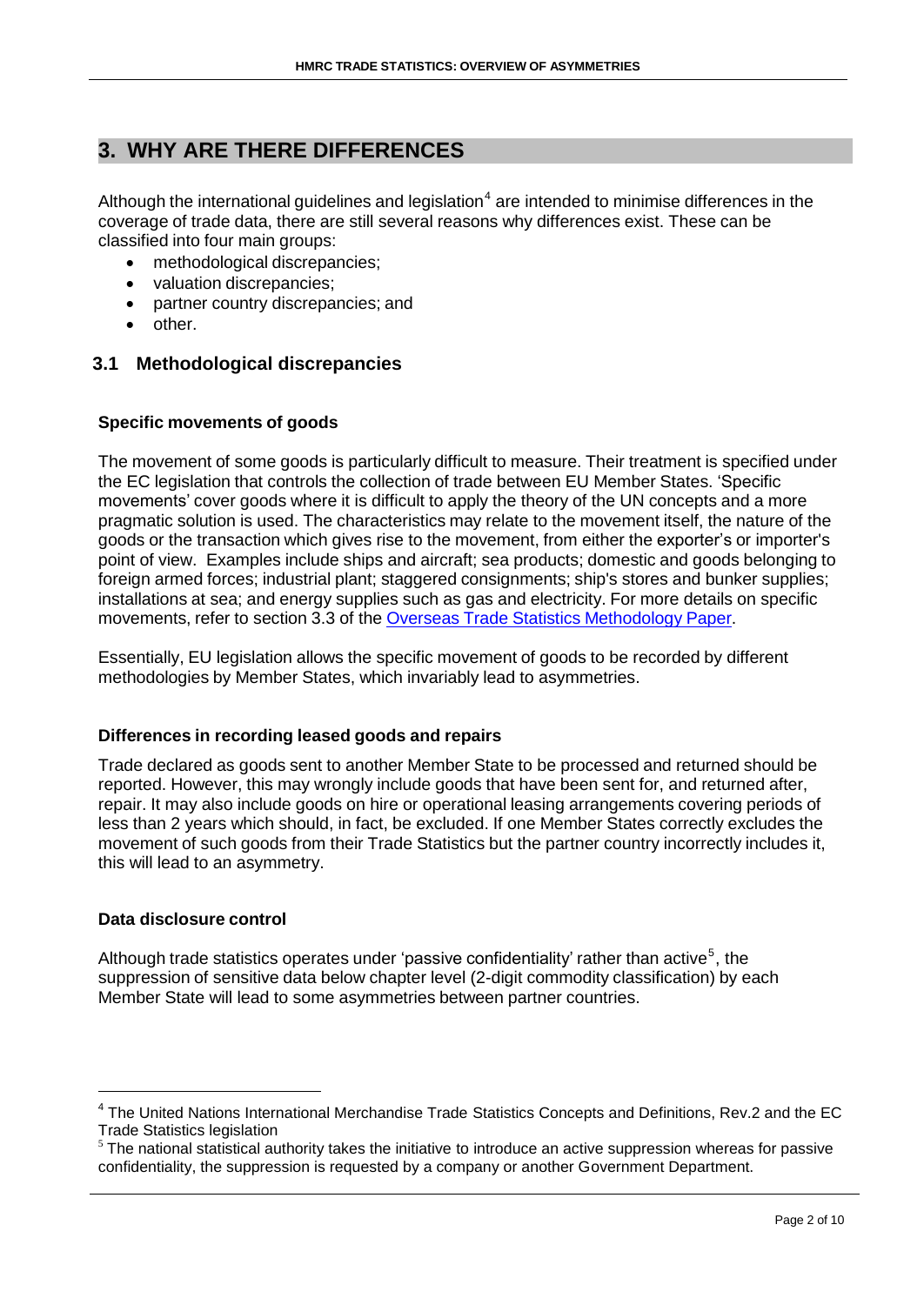#### **3.2 Valuation discrepancies**

#### **National Thresholds**

There are various declaration thresholds which may be used within Intrastat, but the actual value of the thresholds will vary from country to country. The main threshold is the Exemption Threshold, below which traders do not need to submit any Intrastat information.

 EC Legislation requires Member States to collect 95% of Intra-EU trade for arrivals and 97% of Intra-EU trade for dispatches. Member States set their Exemption Thresholds to enable these targets to be met. Therefore, a trader does not have to submit Intrastat declarations unless they have reached that amount for either arrivals or dispatches. They should then submit Intrastat declarations for that flow for the rest of the current calendar year and the whole of the next one.

Therefore an item exported from the UK to France may appear in the UK dispatches trade but not in France's arrivals trade or vice versa due to threshold differences and/or trading patterns above and below the thresholds. This is because the UK dispatch trader could be required to complete UK dispatch declarations but the French arrivals trader is not required to submit arrivals documents as they are below the threshold. For example, if a large multinational firm exports goods to a much smaller firm in the importing country, the former is almost certain to be above the threshold in the relevant country yet the latter below the threshold, so the trade will only be reported on one side. Even if the thresholds are of a similar size, an asymmetry can still arise if the one of the trading partners is above its national threshold and the other is below.

- The treatment of some low-valued shipments varies from country to country. They may be excluded from statistics, reported in less detail, or estimated instead of compiled from trader submissions. Although EC legislation states a single threshold, some EU Member States may have slightly different low value thresholds due to fluctuations in the exchange rates of EU countries outside the Eurozone.
- The country-to-country differences in the thresholds that determine the reporting of the value of transactions can often lead to differences in the coverage of transactions. Specifically, it is possible for those UK Intrastat trade transactions that are below the UK threshold to be aggregated and classified into a single 'pseudo' commodity code (99500000). However, this is optional. As such, some traders will not use the 'pseudo' code and will instead opt for the regular commodity code used for their specific goods. This inconsistent classification of below threshold trade leads to asymmetries at Combined Nomenclature (CN) 8 level.
- The majority of Member States calculate their total EU trade based on VAT-registered traders. This means that differences in VAT thresholds will add to the asymmetries between Member States.

#### **Exchange Rate Variations**

Fluctuation in exchange rates may be a source of differences, although they will not affect businesses trading in Euros within the Eurozone. However, discrepancies can arise when the trade involves countries outside the Eurozone, which includes EU Member States such as the UK. Individual items of trade are valued using daily exchange rates at the time of the movement of the goods. However, later comparisons made in mirror analyses will be based on the official monthly or annual exchange rates.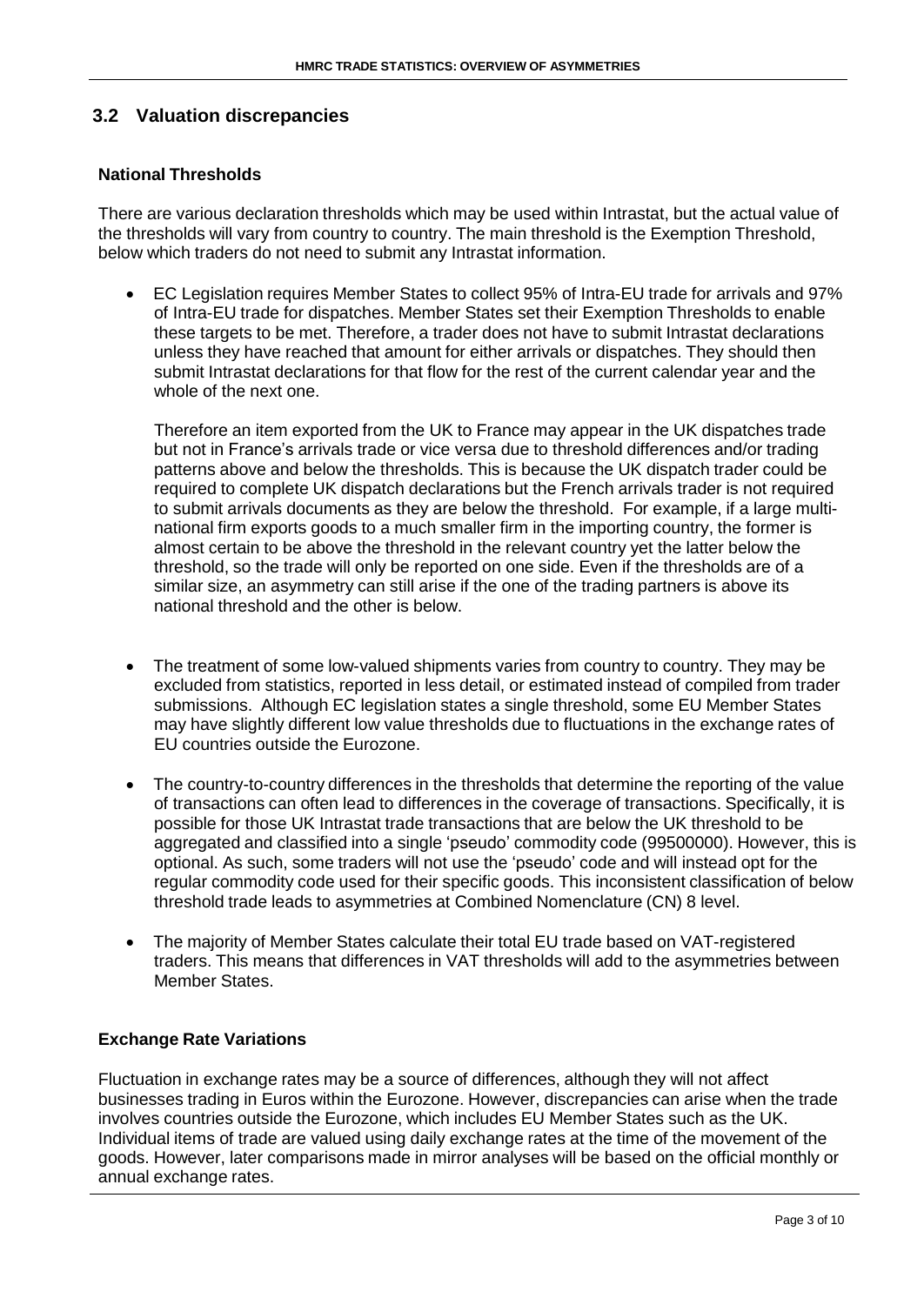#### **Determining Statistical Value**

Trade is valued for statistical purposes using the 'statistical value' concept. The valuation of exports (dispatches) is on a free on board (fob) basis, i.e. the cost of goods to the purchaser abroad, including packaging; inland and coastal transport in the reporting country; dock dues; loading charges and all other costs such as profits, charges and expenses (e.g. insurance) accruing up to the point where the goods are deposited on board the exporting vessel or aircraft or at the land boundary.

The valuation of imports (arrivals) is on a cost, insurance and freight (c.i.f.) basis including the cost of the goods; charges for freight & insurance; and all other related expenses in moving the goods to the point of entry into the reporting country.

The statistical value may differ from the amount specified on the sales agreement (the invoice value) as a result of the delivery terms used in the transaction. Consequently, the statistical value for the same goods will differ between the exporter and the mirror importer, not only because they are based upon a different delivery term valuation, but also because different Member States calculate statistical value by different mechanisms.

Some Member States collect statistical value from the trader while other Member States (e.g. the UK) collect invoice value and estimate the statistical value. For UK trade, this estimation process uses delivery terms information, which is collected for larger traders, and data collected the Ancillary Costs Survey (ACS). The fact some member states collect statistical value directly whilst others use different methods of estimation will invariably lead to differences in recorded value and, as a result, asymmetries.

#### **3.3 Partner country discrepancies**

#### **Transit trade**

Goods may be allocated to the wrong partner country because they are in fact in transit from one country to another but declared in error by an intermediate Member State trader. Incorrect allocation may also be the result of the dispatches or arrivals trader incorrectly declaring the intermediate Member State as their partner country.

There are several different kinds of transit flow, and the precise method is dependent on the flow and whether the country of transit is EU or non-EU.

The three main kinds of transit trade are:

- simple transit, where the goods pass through a country and are not declared as arrivals or dispatches in the country of transit;
- indirect trade, where goods are cleared as arrivals and then subsequently exported again, but always in foreign ownership; and
- re-dispatches, similar to indirect trade, but where the goods become the property of a resident in the state of transit on import, and then resold on export.

Although all the routes are legitimate, each country involved may record the trade differently. This causes asymmetries.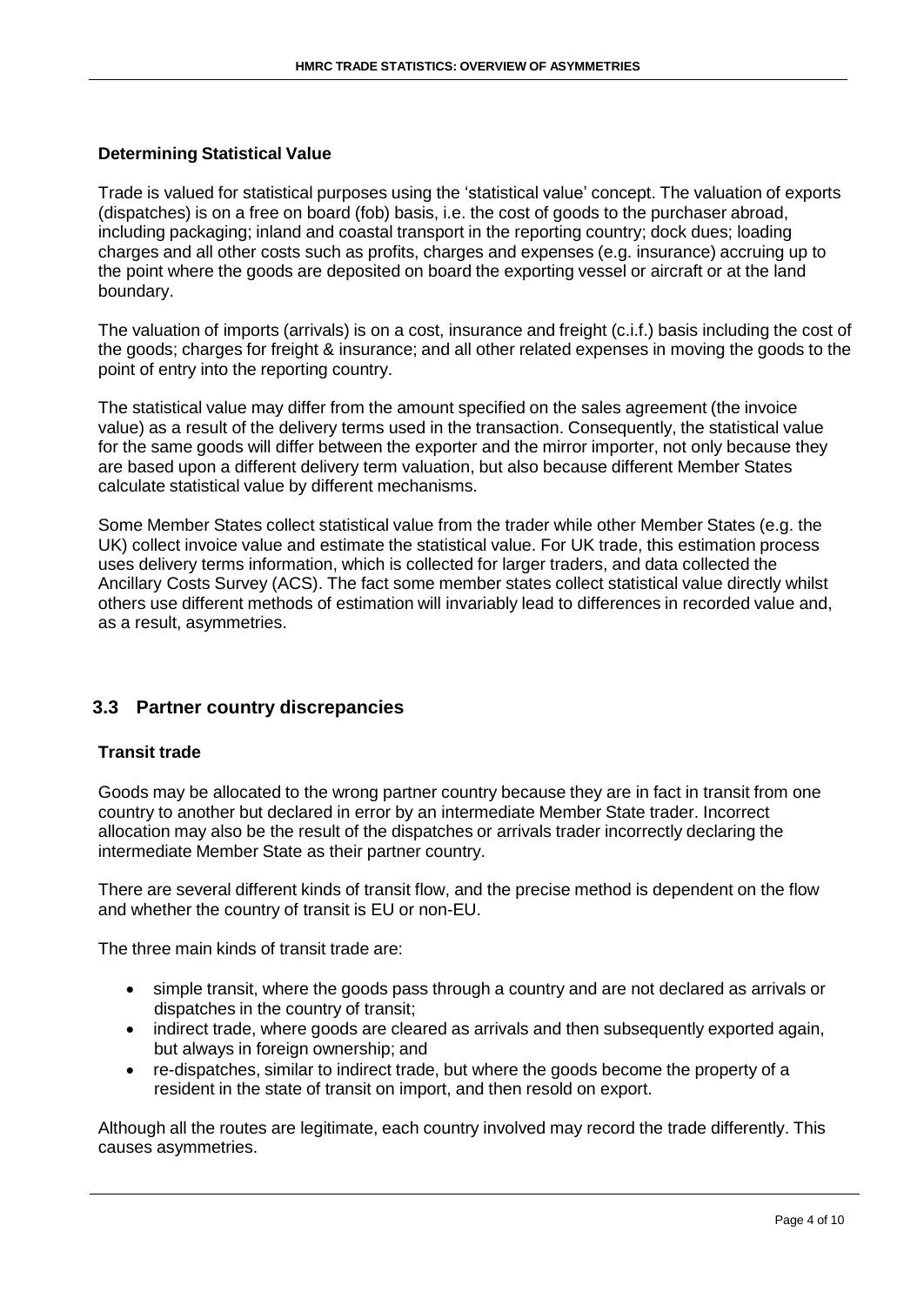#### **Triangular trade**

Triangulation is the term used to describe a chain of supplies of goods involving three parties when, instead of the goods physically passing from one party to the next, they are delivered directly from the first party to the last in the chain (see figure 1).

#### **Figure 1: Demonstration of Triangular Trade**



Key

- **a** A UK company receives an order from a French company and sources the goods from a German company.
- **b** The goods are sent directly from Germany to the French customer.
- **c** The German company invoices the UK company for the goods.
- **d** The UK company invoices the French company for the goods.

In this transaction, the Intrastat 'movement' takes place between Germany and France and (not withstanding any local interpretations):

- the German company will declare the transaction as a dispatch to France;
- the French company declares the transaction as an arrival from Germany; and
- the UK company has no obligation under Intrastat as the goods do not physically cross the frontiers of the UK.

More recently, this has been affected by the development of 'centralised clearance'<sup>6</sup>. This relates to provisions within the Customs environment, currently being piloted in a number of Member States, where traders (once registered) can centralise all of their EU import/export declarations in one supervising Member State. The payment of customs duties are collected in that Member State with reciprocal arrangements agreed between the supervising Member State and the Member State where the goods are actually imported (the 'Participating Member State'). As statistics and VAT remain 'destination based', these continue to be accounted for in the actual Member State concerned.

#### **3.4 Other differences**

#### **Misclassification of commodity codes**

 $6$  Provisions regarding additional information required on the customs declaration and procedures to be followed in Member States are incorporated in the revised Extrastat regulation No 471/2009 which was implemented on 1 January 2010 repealing Council Regulation (EC) No 1172/95.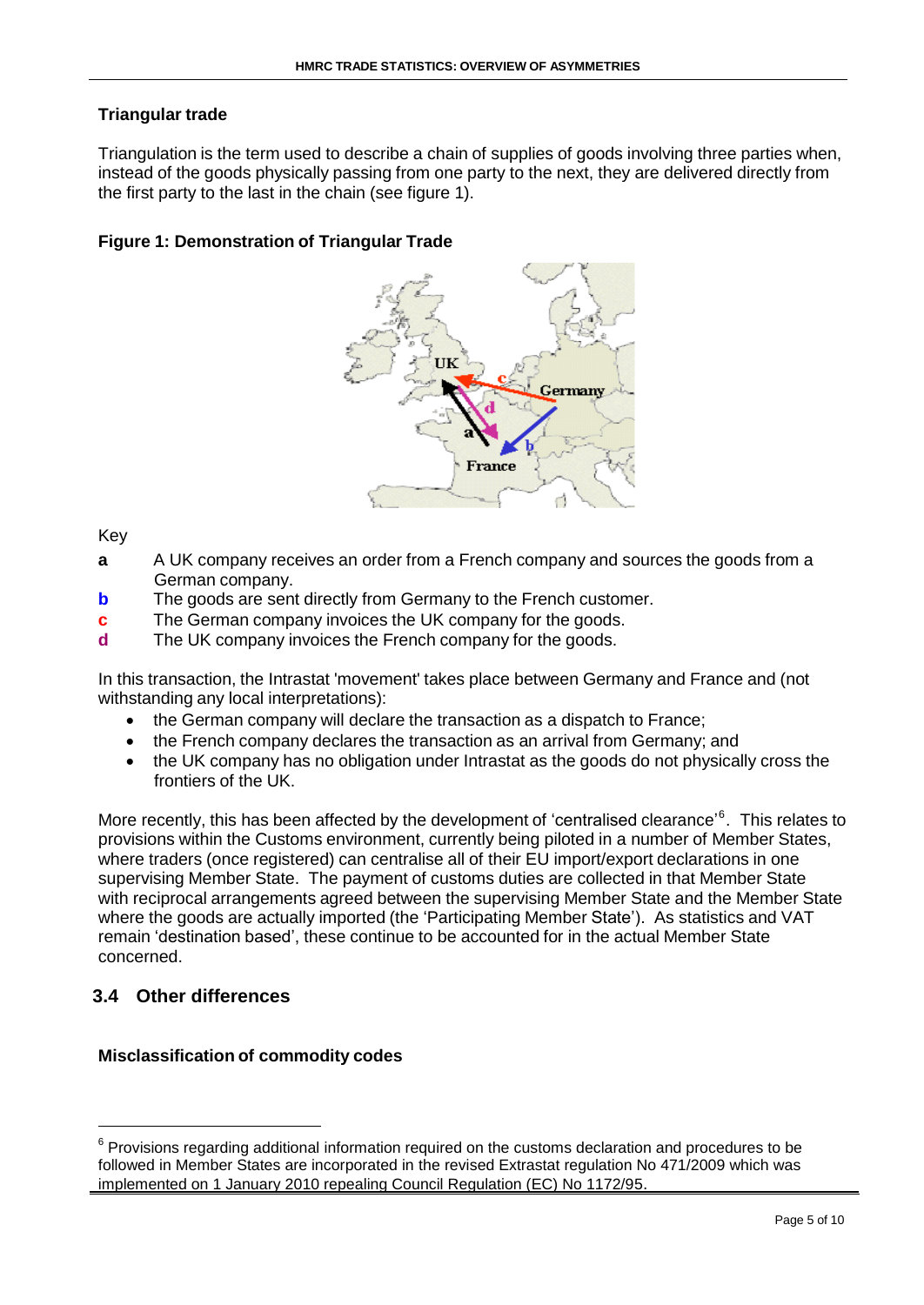Although all Member States use the standard Combined Nomenclature (CN) based on the Harmonised System (HS) for classification of goods, there can be differences in interpreting and applying codes and this may lead to the trader carrying out the dispatch assigning a different commodity code to the trader carrying out the arrival in the partner country. This does not affect the total value of trade but would cause differences at chapter level and below.

#### **Fraud**

Fraud which affects asymmetries includes acquisition fraud, carousel fraud, diversion fraud and trade-based money laundering.

The UK includes an adjustment for the impact of the largest type of fraud that affects EU trade statistics, i.e. Missing Trader Intra-Community (MTIC) fraud<sup>7</sup>. Before 2009, an estimate of the MTIC fraud was added to chapter 99 in the arrivals trade, but no partner country was allocated. From January 2009, the MTIC fraud estimate has been broken down at chapter level and included in the chapter totals rather than in chapter 99. At the time of publication, other Member States do not include an adjustment for the impact of MTIC fraud on their trade data. Further information on MTIC fraud can be found in Annex 2.

#### **Reporting time-lags**

Reporting timing differences and movement of goods across year or month ends, result in movements of goods being reported in different months by exporting and importing countries.

 $^7$  MTIC (Carousel) fraud is where the importing trader sells the goods on but disappears before paying VAT to the Treasury, and usually without submitting an Intrastat declaration.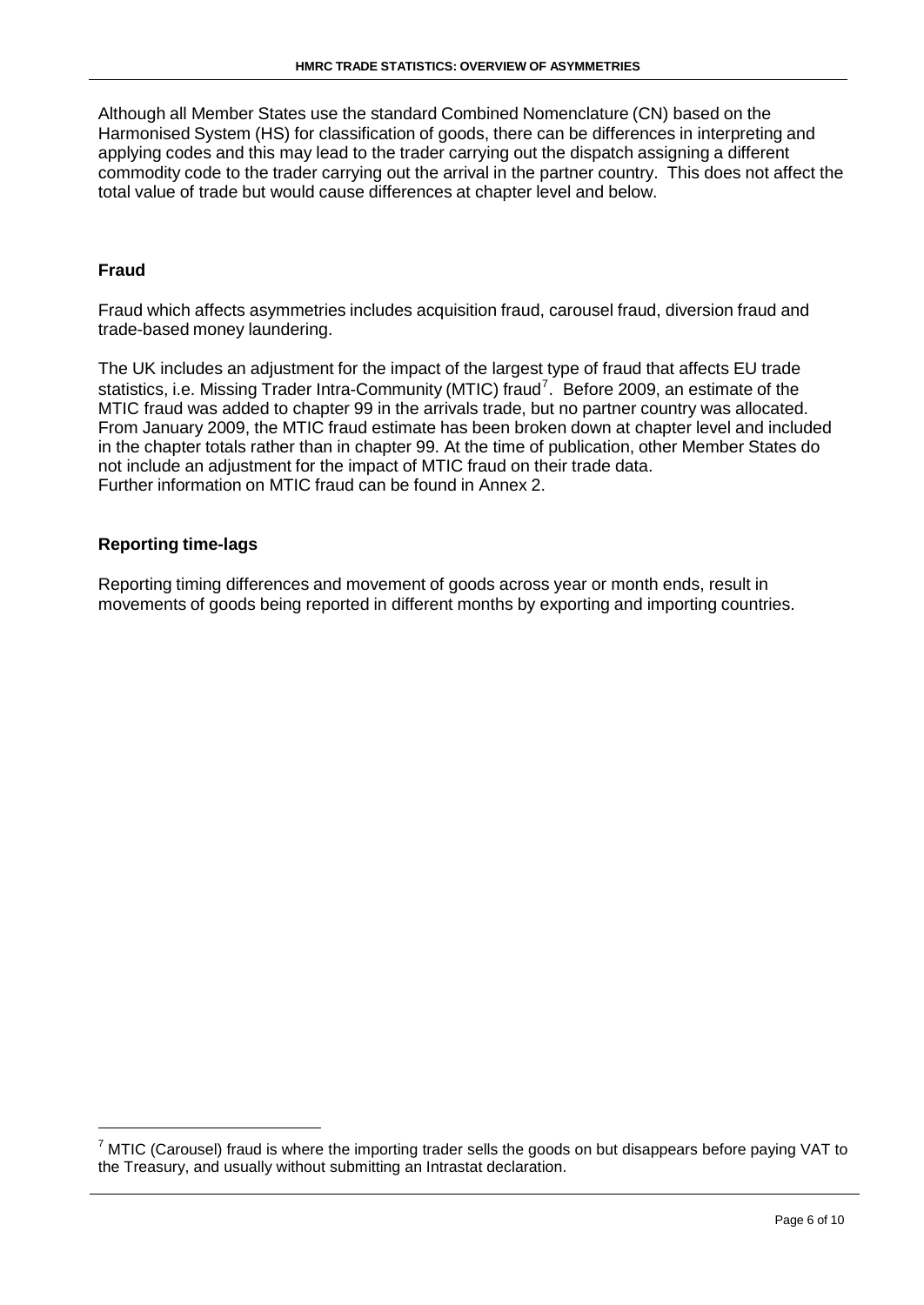### **4. GOVERNANCE**

Although the United Kingdom is under no legal obligation, it does undertake a number of exercises in order to try to resolve some of the asymmetries on behalf of Eurostat. The most notable of these exercises is the annual Eurostat Asymmetry Reconciliation exercise.

### **5. FURTHER INFORMATION**

HMRC Trade Statistics website

[https://www.uktradeinfo.com](https://www.uktradeinfo.com/)

The Overseas Trade Statistics Methodology Paper - Overseas Trade Statistics [Methodology](https://www.uktradeinfo.com/Statistics/OverseasTradeStatistics/AboutOverseastradeStatistics/Documents/OTSMethodology_paper.pdf) Paper

The Latest Asymmetry Analytical Reports can be found on the Quality [Assurance](https://www.uktradeinfo.com/Statistics/OverseasTradeStatistics/AboutOverseastradeStatistics/Pages/Quality-Assurance.aspx) page of the HMRC Trade Statistics website under the Asymmetry section

Eurostat Database on EU External trade

<http://epp.eurostat.ec.europa.eu/newxtweb/>

**MTIC** 

[https://www.uktradeinfo.com/statistics/noneuoverseastrade/aboutoverseastradestatistics/user%20s](https://www.uktradeinfo.com/statistics/noneuoverseastrade/aboutoverseastradestatistics/user%20support/oecd_mtic06.pdf) [upport/oecd\\_mtic06.pdf](https://www.uktradeinfo.com/statistics/noneuoverseastrade/aboutoverseastradestatistics/user%20support/oecd_mtic06.pdf)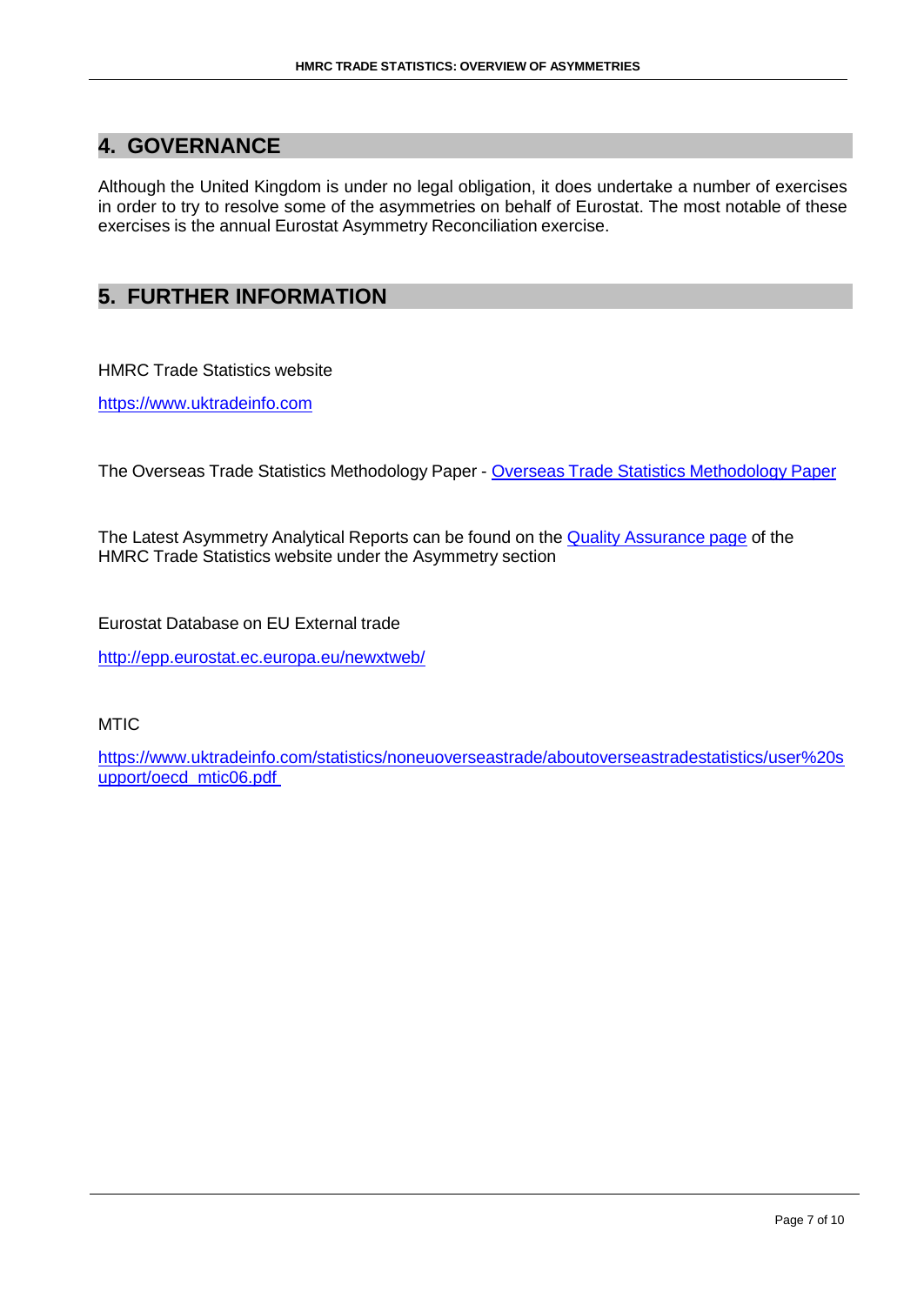# **6. ANNEXES**

## **6.1 Annex 1: Glossary**

| Acquisition<br>fraud      | Goods are imported from another EU Member State by a trader who then<br>goes missing without completing a VAT return after selling the goods to an<br>internal buyer. The 'missing trader' therefore has a VAT free supply of<br>goods, as no payment of the VAT due is made on the goods. See Carousel<br>fraud                                                                      |
|---------------------------|---------------------------------------------------------------------------------------------------------------------------------------------------------------------------------------------------------------------------------------------------------------------------------------------------------------------------------------------------------------------------------------|
| <b>Arrivals</b>           | Goods imported into an EU Member State from another EU Member State.                                                                                                                                                                                                                                                                                                                  |
| Asymmetries               | Differences between the trade recorded by countries, e.g. the difference<br>between what the United Kingdom records as an arrival from Germany and<br>what Germany records as a dispatch to the United Kingdom.                                                                                                                                                                       |
| Carousel<br>fraud         | Similar to Acquisition fraud in the first stage, but the goods are not sold for<br>consumption on the home market. Rather, they are sold through a series of<br>companies and then re-exported to another country, hence the goods move<br>in a circular pattern or 'carousel'.                                                                                                       |
| Comext                    | Eurostat's Trade Statistics database, which contains standardised trade data<br>from all EU Member States.                                                                                                                                                                                                                                                                            |
| <b>Dispatches</b>         | Goods exported from an EU Member State to another EU Member State.                                                                                                                                                                                                                                                                                                                    |
| <b>Diversion</b><br>Fraud | The ostensibly legitimate freight consignments of duty suspended excise<br>goods moving between warehouses in different EU Member States but<br>which never arrive at the stated destination, either in dispatch Member State<br>(inward diversion) or in the partner Member State (outward diversion).<br>Instead the goods are diverted on the home market without payment of duty. |
| <b>Exports</b>            | Goods exported to non EU countries, but often used to describe EU trade as<br>well.                                                                                                                                                                                                                                                                                                   |
| Imports                   | Goods imported from non EU countries, but often used to describe EU trade<br>as well.                                                                                                                                                                                                                                                                                                 |
| Intrastat                 | Survey of trade in goods between EU Member States.                                                                                                                                                                                                                                                                                                                                    |
| <b>MTIC</b>               | Missing Trader Intra-Community (VAT Fraud), see Carousel fraud.                                                                                                                                                                                                                                                                                                                       |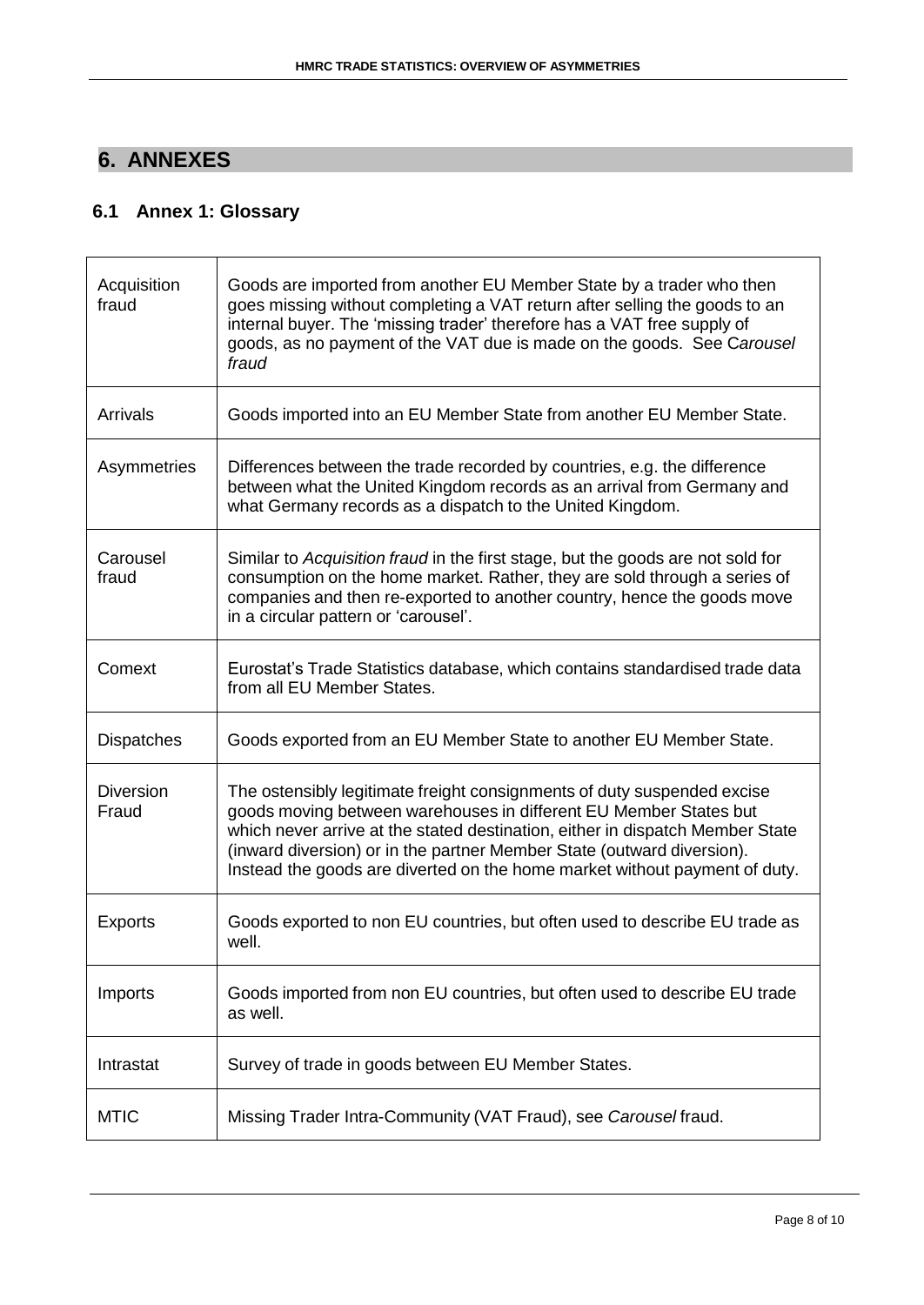| Relative<br>Asymmetry | When comparing two reciprocal flows of trade the relative asymmetry is the<br>largest value divided by the smallest.                                                                                                                                                                                                                                                                          |
|-----------------------|-----------------------------------------------------------------------------------------------------------------------------------------------------------------------------------------------------------------------------------------------------------------------------------------------------------------------------------------------------------------------------------------------|
| Statistical<br>value  | On export, the value of the goods at the place and time they leave the<br>statistical territory of the exporting Member State. On import, the value of<br>goods at the place and time they enter the statistical territory of the importing<br>Member State.                                                                                                                                  |
| Threshold             | The Intrastat system has thresholds including an exemption threshold (above<br>which traders must submit declarations giving details of their trade with the<br>rest of the EU). In the UK there is also a delivery terms threshold (a<br>simplification where only traders above this threshold must submit details on<br>delivery terms and costs in order to calculate statistical value). |
| <b>Transit Trade</b>  | Goods may be allocated to the wrong partner country because they are in<br>fact in transit from one country to another but declared in error by an<br>intermediate Member State trader.                                                                                                                                                                                                       |
| Triangular<br>Trade   | In triangular trade there are three countries involved, for example, A sells<br>goods to B, B sells goods to C and A dispatches the goods to C. The goods<br>go direct from the original seller to the final buyer and do not follow the<br>financial flow.                                                                                                                                   |